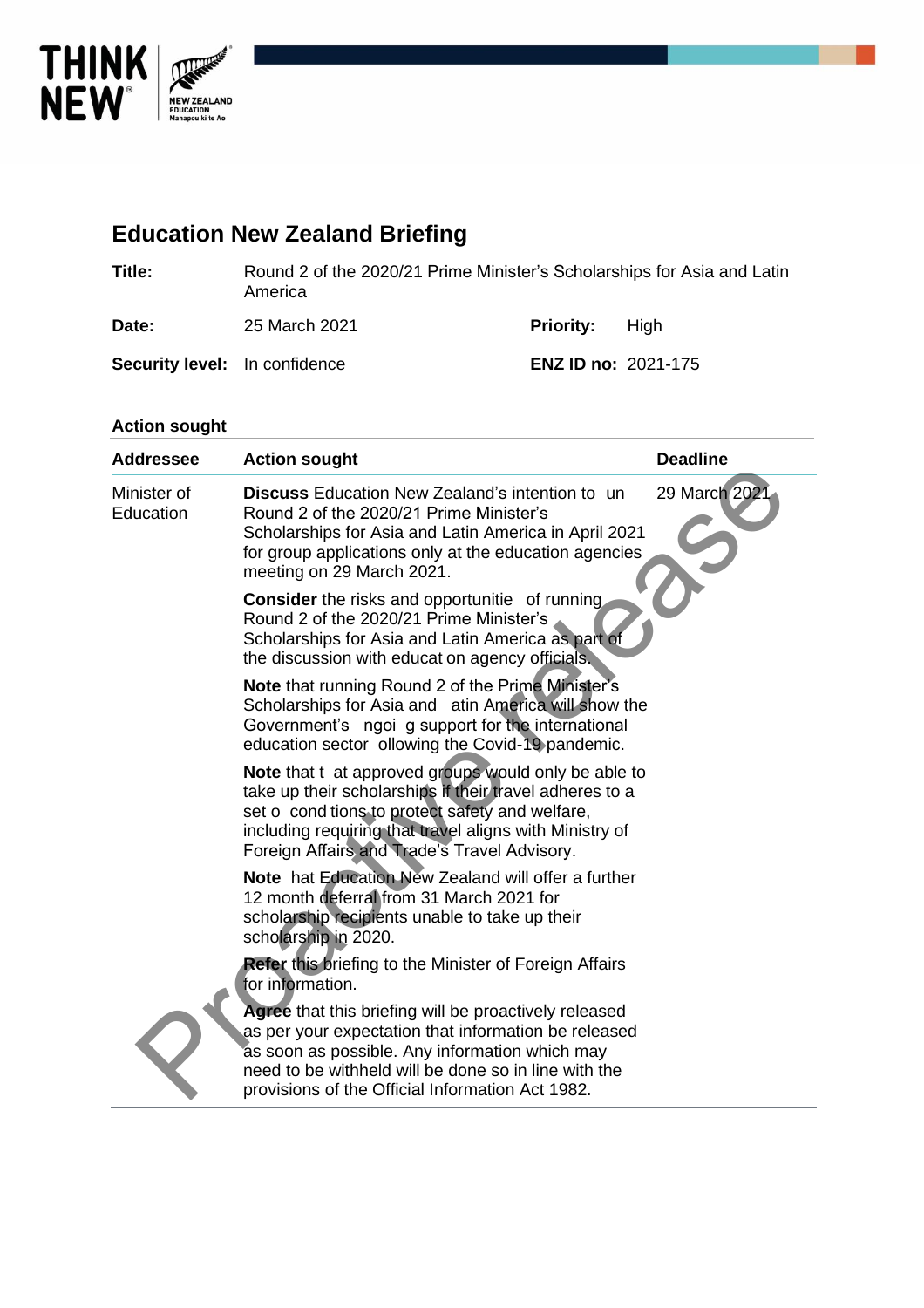

|                        |             | <b>Contact for telephone discussion (if required)</b>    |                   |            |                         |
|------------------------|-------------|----------------------------------------------------------|-------------------|------------|-------------------------|
| <b>Name</b>            |             | <b>Position</b>                                          | <b>Cell phone</b> |            | 1 <sup>st</sup> contact |
| Angela Meredith        |             | Accountability Manager 021 818 905                       |                   |            | $\pmb{\mathsf{x}}$      |
| <b>Grant McPherson</b> |             | <b>Chief Executive</b>                                   | 021 665 300       |            |                         |
|                        |             | The following departments/agencies have seen this report |                   |            |                         |
| $\boxtimes$ MoE        | $\Box$ NZQA | <b>MBIE</b><br>$\Box$                                    | $\boxtimes$ MFaT  | $\Box$ TEC | Other:<br>$\Box$        |
| <b>Comments</b>        |             |                                                          |                   |            |                         |
|                        |             |                                                          |                   |            |                         |
|                        |             |                                                          |                   |            |                         |
|                        |             |                                                          |                   |            |                         |
|                        |             |                                                          |                   |            |                         |
|                        |             |                                                          |                   |            |                         |
|                        |             |                                                          |                   |            |                         |
|                        |             |                                                          |                   |            |                         |
|                        |             |                                                          |                   |            |                         |
|                        |             |                                                          |                   |            |                         |
|                        |             |                                                          |                   |            |                         |
|                        |             |                                                          |                   |            |                         |
|                        |             |                                                          |                   |            |                         |
|                        | Prop        |                                                          |                   |            |                         |
|                        |             |                                                          |                   |            |                         |
|                        |             |                                                          |                   |            |                         |
|                        |             |                                                          |                   |            |                         |
|                        |             |                                                          |                   |            |                         |
|                        |             |                                                          |                   |            |                         |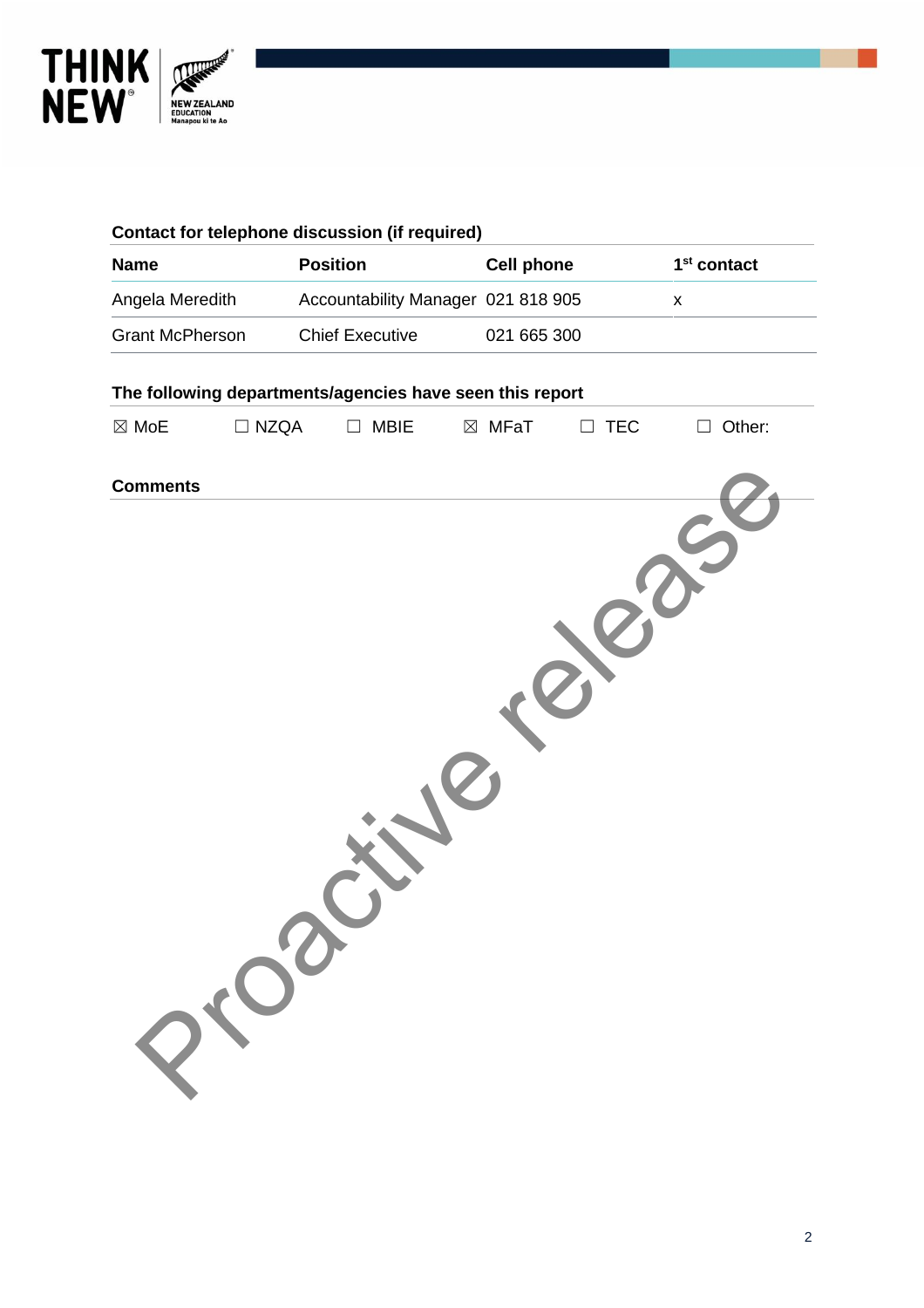

# **Education New Zealand Briefing**

**Title:** Round 2 of the 2020/21 Prime Minister's Scholarships for Asia and Latin America

**Date:** 25 March 2021 **Priority:** High

**Security level:** In confidence **ENZ ID no:** 2021-175

## **Recommendations**

Education New Zealand recommends that you

a. **discuss** Education New Zealand's intention to run Round 2 of the 2020/21 Prime Minister's Scholarships for Asia and Latin America in Apr l 2021 for group applications only at the education agencies meeting on 29 Ma ch 2021

## **Agree / Disagree**

b. **consider** the risks and opportunities of running Round 2 of the 2020/21 Prime Minister's Scholarships for Asia and Latin America as part of the discussion with education agency officials

## **Agree / Disagree**

c. **note** that running Round 2 o he Prime Minister's Scholarships for Asia and Latin America will show the Gov rnm nt's ongoing support for the international education sector following the Covi -19 pandemic

### **Noted**

d. **note** that that approved groups would only be able to take up their scholarships if their travel adheres to a se of conditions to protect safety and welfare, including requiring that travel aligns with M nistry of Foreign Affairs and Trade's Travel Advisory commendations<br>
accition New Zealand's intention to run Round 2 of the 2020/21 Prime<br>
discuss Education New Zealand's intention to run Round 2 of the 2020/21 Prime<br>
Minister's Scholarships for Asia and Latin America in Apr

#### **Noted**

e. **note** that Education New Zealand will offer a further 12 month deferral from 31 March 202 for scholarship recipients unable to take up their scholarship in 2020

#### **Noted**

f. **refer** this briefing to the Minister of Foreign Affairs for information

### **Agree / Disagree**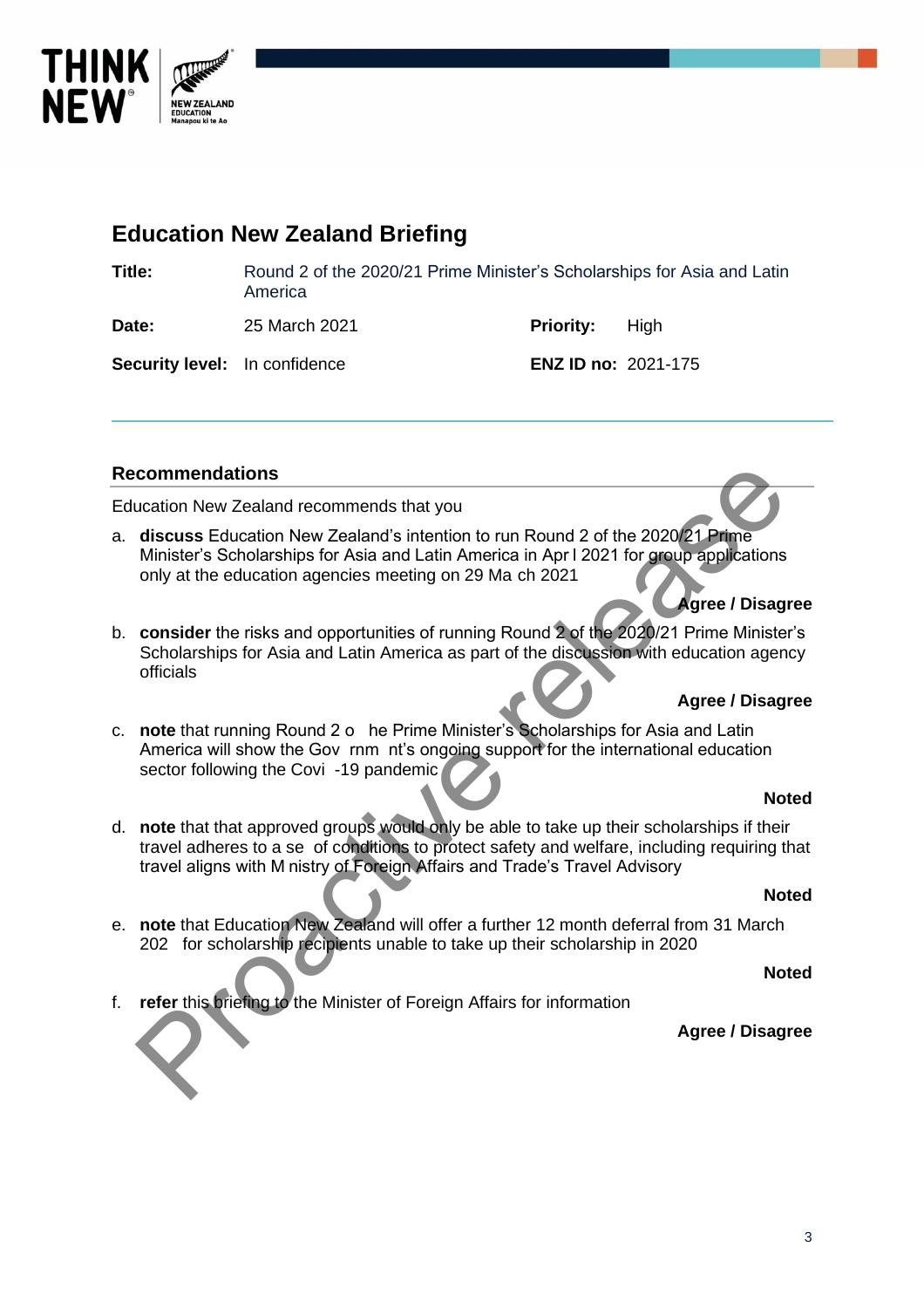

g. **agree** that this briefing will be proactively released as per your expectation that information be released as soon as possible. Any information which may need to be withheld will be done so in line with the provisions of the Official Information Act 1982

**Agree / Disagree**

Grant McPherson **Chief Executive Education New Zealand** Hon Chris Hipkins **M nister of Education** \_\_\_/\_\_\_/2021 Hon Chris Highting<br>
Liet Executive<br>
United Fraction New Zealand<br>
Minister of Education<br>
Minister of Education<br>
Minister of Education<br>
Minister of Education<br>
Minister of Education<br>
Minister of Education<br>
Minister of Educati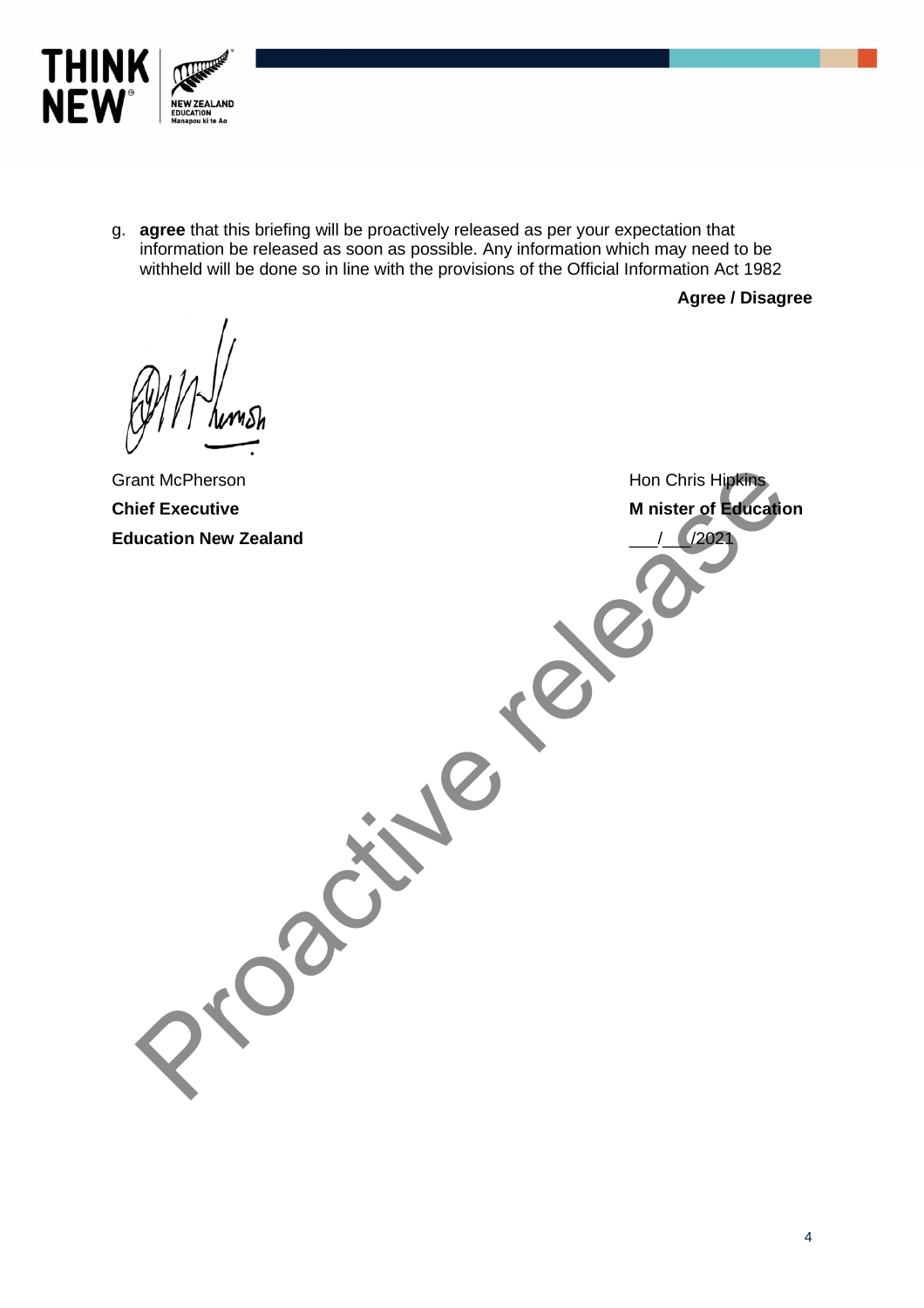

## **Purpose**

1. The purpose of this paper is to inform the Minister that Education New Zealand (ENZ) will run Round 2 of the 2020/21 Prime Minister's Scholarships for Asia (PMSA) and Latin America (PMSLA).

## **Background**

- 2. The PMSA and PMSLA are outbound mobility programmes funded by the New Zealand Government and administered by ENZ. The PMSA and PMSLA provide scholarships to New Zealand citizens or permanent residents aged 18 or over to undertake up to two years of study, internship or research in Asia or Latin America, which must be linked to New Zealand's education, economic or trade agenda.
- 3. Under the *International Education Strategy 2018-2030* (IES)and the *Strategic Recovery Plan for International Education*, New Zealand is moving from narrow focus on recruiting fee-paying international students to embracing eciprocal, sustainable approaches with global partners. The PMSA and PMSLA c ntribute to the delivery of the IES through the Goal 3 (Global Citizens) objectives of:
	- all students gaining the knowledge, skills and capabilities they need to live, work and learn globally
	- international education provides stronger global connections, research links and partnerships for New Zealand.
- 4. The scholarships aim to:
	- strengthen New Zealand s' u derstanding of other cultures
	- establish connections between New Zealand and other countries through recipients building lifelong friendships and networks
	- improve the internatio al skills of the New Zealand workforce
	- increase international understanding of the strength and quality of New Zealand's education system
	- improve the int rnationalisation of New Zealand tertiary institutions
	- enhance partne ships between New Zealand and Asian/Latin American institutions
	- streng hen and support New Zealand's ability to engage with key Asian and Latin Am rica trading partners.
- 5. The regions were selected for these scholarships as Asia and Latin America are strategically important regions for New Zealand, with 15 of New Zealand's top 25 trading partners in the regions. Building people-to-people links also lays the foundation for further collaboration and relationships (academic, cultural, commercial) that contribute to developing trade and business links. The PMSA scholarship between 2013 and 2020 was awarded to 2,003 New Zealand students and the PMSLA scholarship between 2016 and 2020 was awarded to 400 New Zealand students. New Zealand seducation, economic or trade agenda.<br>
Under the International Education, New Zealand is moving from narrow focus on<br>
Pran for International Education, New Zealand is moving from narrow focus on<br>
recruiting fee
- 6. The PMSA and PMSLA have funding of \$3.75 million per year through the Tertiary Scholarships and Awards appropriation. Funding is split, with \$2.75 million of the appropriation allocated to the PMSA and \$1 million to the PMSLA.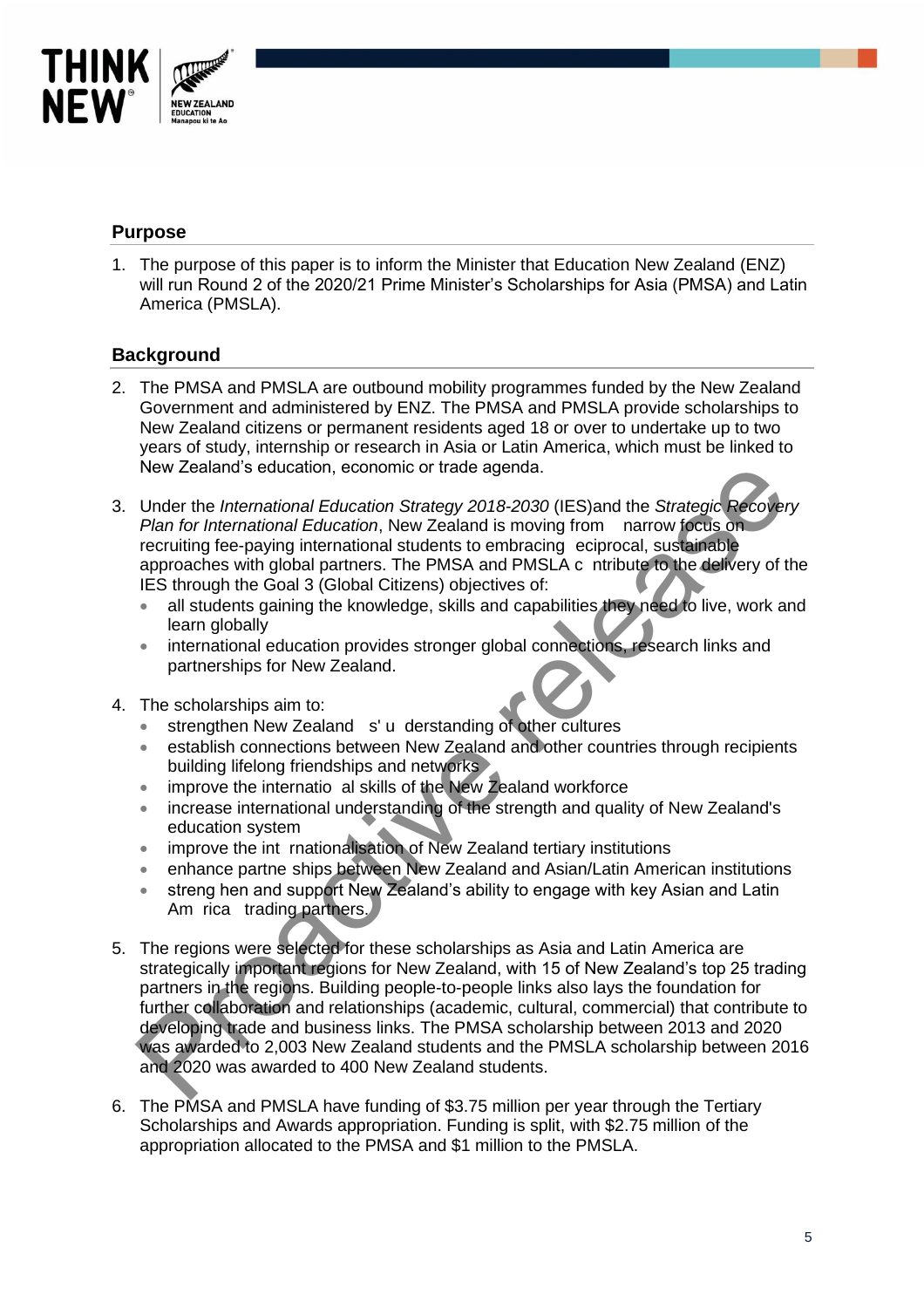

7. ENZ usually runs two scholarship rounds per year (known as the August and March rounds) with scholarships awarded to individuals and groups<sup>1</sup>. Due to the COVID-19 pandemic. ENZ cancelled the March 2020 and August 2020 rounds of the scholarships. As a result of cancelling Round 1 for 2020/21, ENZ returned the \$1.875 million funding that was allocated to that scholarship round.

## Approach for Round 2 for 2020/21

- 8. Vaccination programmes are underway around the world and, although inform (ion on vaccines is still developing, there is a possibility that countries will relax nter tional borders restrictions or open safe travel zones over the next 12 months especially in the first half of 2022. As the scholarship recipients have 12 months to take up the scholarship from when the scholarship is awarded, and based on cur ent information. ENZ and the Ministry of Foreign Affairs and Trade (MFAT) believe that Round 2 of the 2020/21 PMSA and PMSLA could be undertaken and schola ships awarded so that the recipients can travel overseas when it is safe to do so.
- 9. ENZ believes that the Round 2 of the 2020/21 PMSA and PMSLA should be run as it would:
	- show the Government's ongoing support for the international education sector; only  $\blacksquare$ the tourism sector has been more impacted by the COVID-19 pandemic.
	- deliver on the Government's Strategic Recovery Plan for International Education which seeks to create enduring reationships between New Zealand and other countries for mutual benefit.
	- ensure that progress continues against the long-term outcomes of the IES, in particular the opportunity or all students to develop skills, knowledge and capabilities to be global citizens and for nternational education to provide stronger global connections.
	- demonstrate the importance of, and New Zealand's commitment to, growing our Withheld under s 6(a) of bilateral relationships. the Official Information Act

1982 and it could be perceived by partner countries as a positive sign of support by New Zealand for the bilateral relationship,

> Withheld under s 9(2)(f)(iv) of the Official Information Act 1982

build and strengthen connections between New Zealand education providers and  $\blacksquare$ research institutions with their key counterparts in Asia and Latin America. This will demonstrate reciprocity in the flow of students and knowledge to build New Zealand's bilateral and multilateral education partnerships.

<sup>&</sup>lt;sup>1</sup> Group applications are typically organised by New Zealand education providers and support their institution to institution relationships.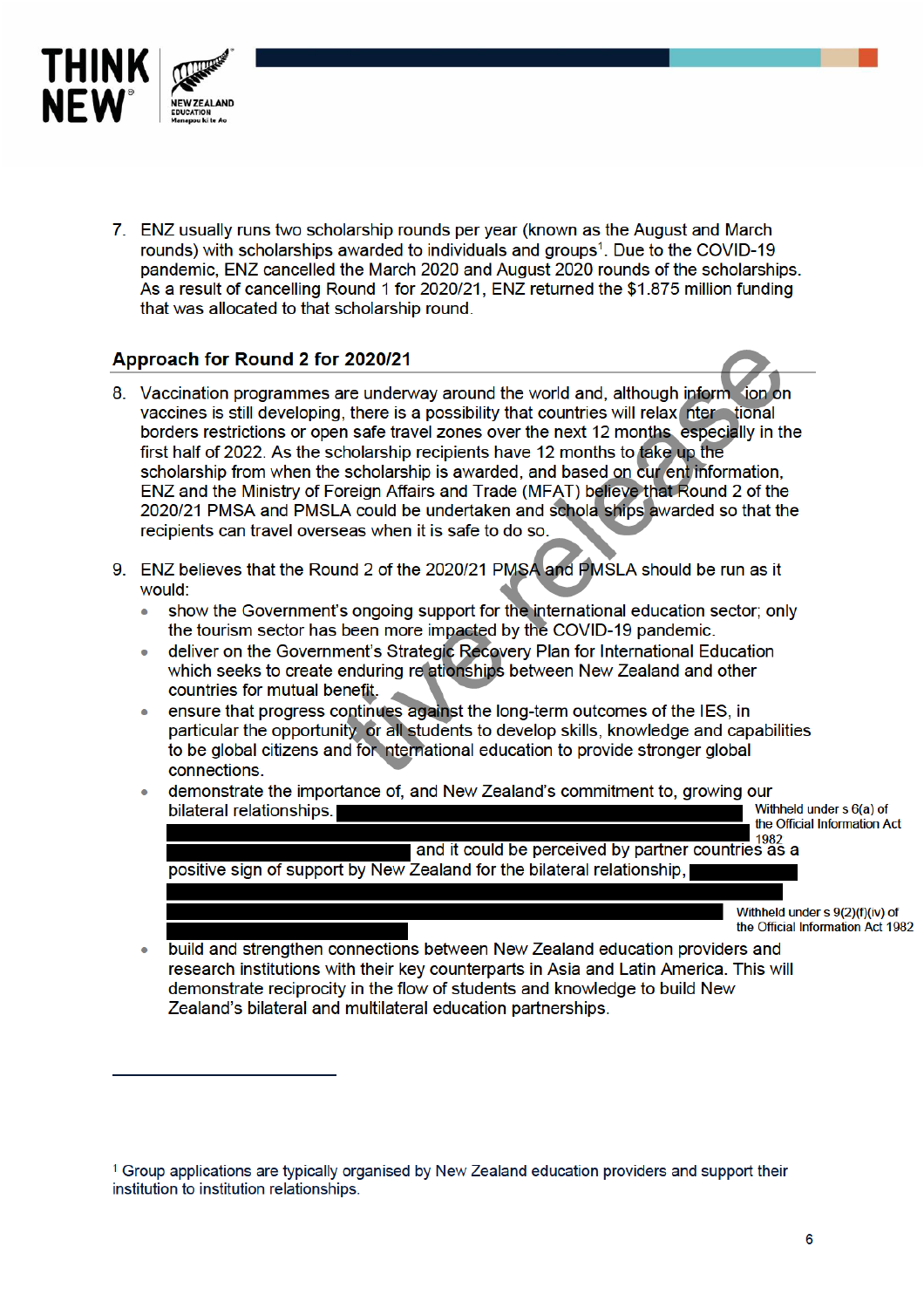

- maintain or minimise the loss of capability and capacity within New Zealand education providers. Running the round would enable New Zealand education providers to start planning with confidence for offshore activities in the 2022 year.
- develop New Zealand students to become global citizens and gain the cultural competencies – the knowledge, skills and capabilities they need to live, work and learn globally.
- 10. ENZ's proposed approach is to open Round 2 of 2020/2021 of the Prime Minister's Scholarships for Asia and Latin America in mid-April with final selection and al cation taking place before the end of June 2021. Travel will only take place when the MFAT SafeTravel Advisory alert level allows New Zealanders to safely travel overseas and appropriate insurance cover can be purchased.
- 11. To mitigate concerns about student wellbeing, ENZ will restrict Round 2 to group applications administered by New Zealand education pr viders, as he education providers select the scholarship recipients closer to the time of travel. This increases the likelihood of all awardees successfully undertaking and c mp eting their scholarship programme. By allowing only education providers to apply, much of the administrative work is passed to the education providers after the schola ship has been awarded, as well as pastoral care responsibilities. To mitigate concerns about student welltbeing, ENZ will restrict Round 2 to group<br>applications administered by New Zealand education prividers, as he education<br>providers select the scholarship recipients doser to the time
- 12. In previous rounds, ENZ has indicated that preference is given to applications for study or internship in particular countries. To m tigate concerns about the impact of the pandemic on some countries within As a and Latin America, opening the applications to group applications only would enable ENZ to provide guidance to applicants about countries to focus their appli ations on.
- 13. ENZ has considered potential risks and mitigations for running the round; we are confident that the benefit in te ms of supporting the sector and offering an international learning opportunity that can be undertaken when it's safe to do so outweigh any associated risks.

# **Previous PMSA and PMSLA recipients who have been unable to travel overseas**

14. In Ma ch 2020, ENZ deferred the scholarships of the PMSA and PMSLA recipients who had not yet travelled overseas to take up their scholarship, guided by the MFAT SafeTravel advice at that time. The deferrals for these recipients will expire on 31 March 2021. As a result, ENZ is offering these recipients a further 12-month deferral to 31 March 2022. Funding was set aside for these scholarships in 2019/20.



- 15. ENZ officials will take the outcomes of the Ministerial discussion with education agency officials back to the ENZ Board for their consideration.
- 16. ENZ plans to open Round 2 of the 2020/21 PMSA and PMSLA to group applications on 6 April 2021.